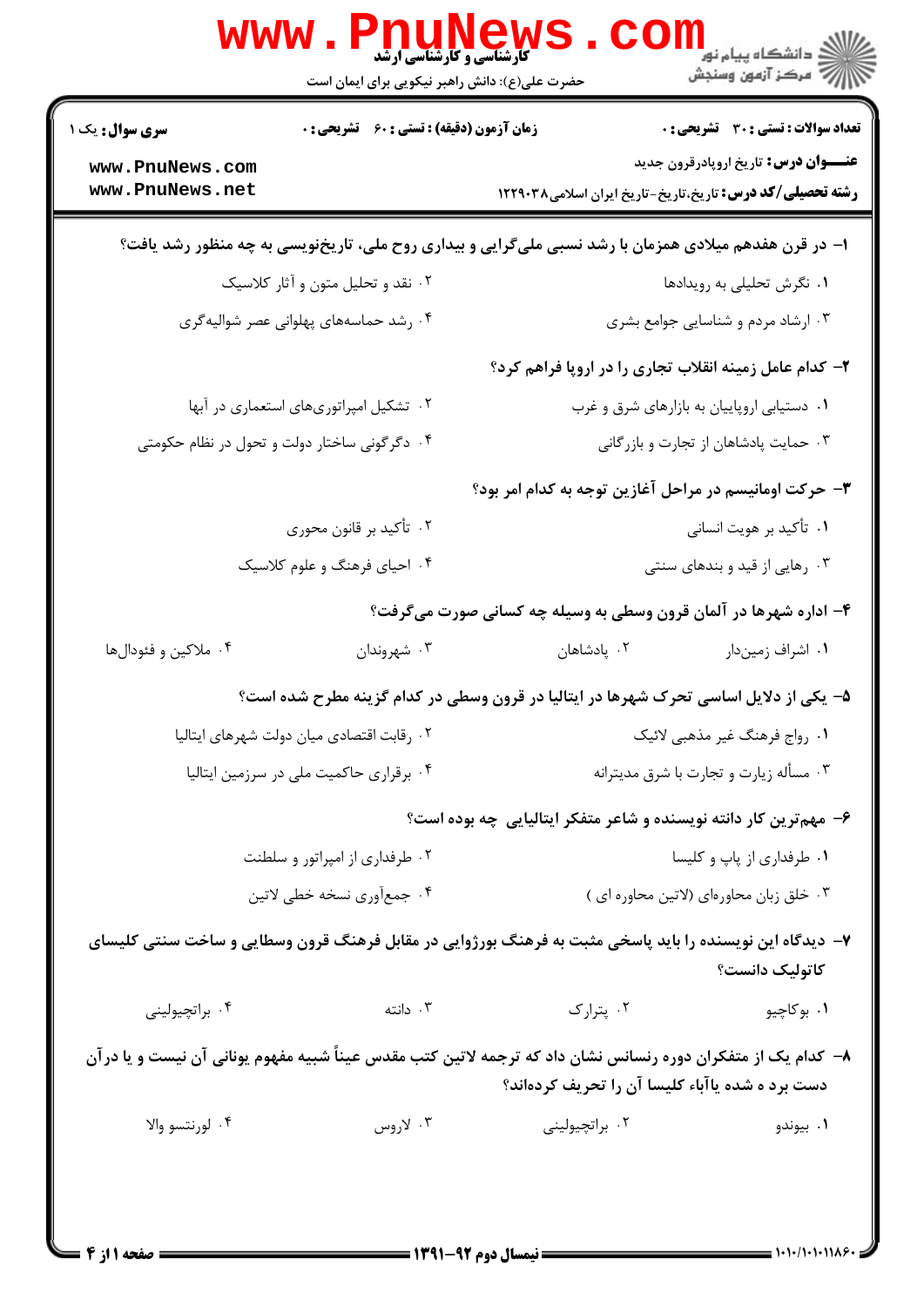| <b>سری سوال :</b> ۱ یک                                            | <b>زمان آزمون (دقیقه) : تستی : 60 ٪ تشریحی : 0</b>                               |                                                                      | تعداد سوالات : تستى : 30 قشريحى : 0         |  |
|-------------------------------------------------------------------|----------------------------------------------------------------------------------|----------------------------------------------------------------------|---------------------------------------------|--|
| www.PnuNews.com                                                   |                                                                                  |                                                                      | <b>عنـــوان درس:</b> تاریخ اروپادرقرون جدید |  |
| www.PnuNews.net                                                   |                                                                                  | <b>رشته تحصیلی/کد درس:</b> تاریخ،تاریخ-تاریخ ایران اسلامی۱۲۲۹۰۳۸     |                                             |  |
|                                                                   |                                                                                  | ۹- عصر رنسانس به لحاظ ویژگی اومانیستی آن به چه چیز تکیه دارد؟        |                                             |  |
|                                                                   | ۰۲ انسان و ارزشهای انسانی                                                        |                                                                      | ۰۱ عقل انسان                                |  |
|                                                                   | ۰۴ طبقات متوسط اجتماعی و بازرگانان                                               |                                                                      | ۰۳ ادبیات و فلسفه قدیم                      |  |
|                                                                   |                                                                                  | ۱۰- نخستین برخورد اومانیسم در دوره رنسانس با چه مسألهای بود؟         |                                             |  |
|                                                                   | ۰۲ سرمایه داری                                                                   |                                                                      | ٠١ فئوداليسم                                |  |
|                                                                   | ۰۴ بی عدالتی ونبود برابری                                                        |                                                                      | ۰۳ بینش مذهبی و تفکرات اخلاقی جامعه         |  |
| 1۱- حرکت اومانیستی در آخرین مرحله خود چه چیز را تحت نفوذ در آورد؟ |                                                                                  |                                                                      |                                             |  |
| ۰۴ تاریخ                                                          | ۰۳ مذهب                                                                          | ۰۲ ادبیات                                                            | ۰۱ هنر                                      |  |
|                                                                   |                                                                                  | ۱۲- کدام گزینه درخصوص علل و عوامل اکتشافات جغرافیایی اشتباه می باشد؟ |                                             |  |
|                                                                   |                                                                                  |                                                                      | ٠١. افزايش اطلاعات جغرافيايي                |  |
|                                                                   |                                                                                  |                                                                      | ۰۲ جنگهای داخلی بین دول اروپائی             |  |
|                                                                   | ۰۳ فتح قسطنطنیه به وسیله ترکان عثمانی و تاثیر آن بر تجارت                        |                                                                      |                                             |  |
|                                                                   |                                                                                  | ۰۴ آشنایی اروپاییان با تمدن اسلامی از طریق جنگهای صلیبی              |                                             |  |
|                                                                   |                                                                                  |                                                                      | 1۳- عامل اصلی جنگهای صلیبی کدام است؟        |  |
|                                                                   | ۰۲ گسترش مسیحیت                                                                  |                                                                      | ٠١ تصاحب بازارهاى مسلمانان                  |  |
|                                                                   | ۰۴ مسدود شدن شدن جاده ابریشم و راه ادویه                                         | ۰۳ آزادسازی اماکن متبرکه مسیحی                                       |                                             |  |
|                                                                   |                                                                                  | ۱۴– ایده امپراطوری مقدس روم در زمان کدام امپراطور آلمان تثبیت شد؟    |                                             |  |
| ۰۴ فیلیپ اول                                                      | ۰۳ ماكسيميليان                                                                   | ۰۲ شارلمانی                                                          | ۰۱ اتون کبیر                                |  |
|                                                                   | ۱۵– کدام معاهده اولین مبنای دائمی برای وجود لوتریانیسم و کاتولیسیم در آلمان بود؟ |                                                                      |                                             |  |
| ۰۴ اگسبورگ                                                        | ۰۳ کاتوکامبرسیس                                                                  | ٠٢ كامبراى                                                           | ۰۱ وستفاليا                                 |  |
|                                                                   | ۱۶- در عصر کدام سلسله شارلمانی توانست بزرگترین امپراطوری قرون وسطی را ایجاد کند؟ |                                                                      |                                             |  |
| ۰۴ والوواها                                                       | ۰۳ مروونژینها                                                                    | ۰۲ کارولنژینها                                                       | ۰۱ تئوودورها                                |  |
|                                                                   |                                                                                  |                                                                      |                                             |  |

 $= 1.1 - (1.111)$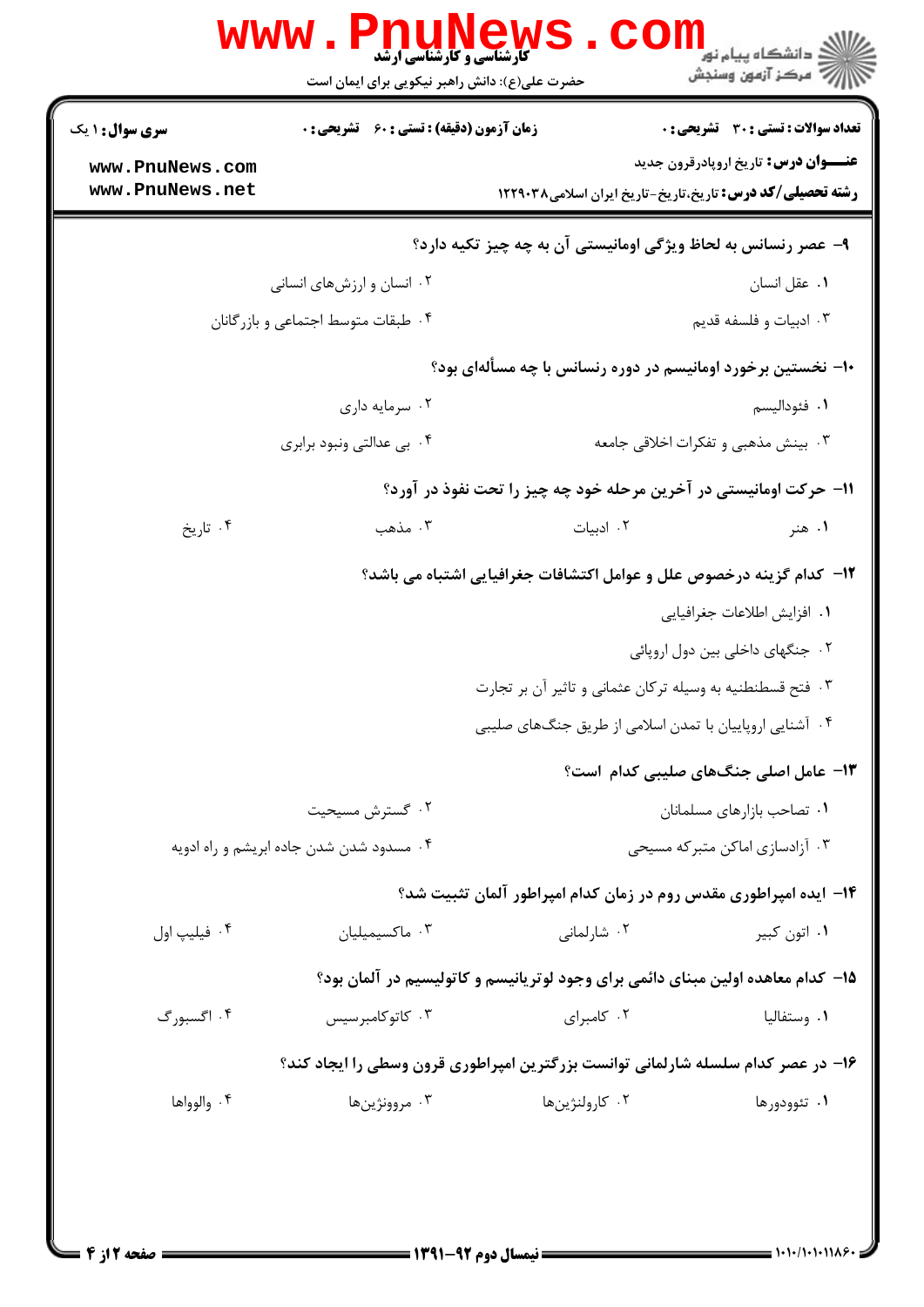| <b>تعداد سوالات : تستی : 30 ٪ تشریحی : 0</b>                                                                            |                                                                                   | <b>زمان آزمون (دقیقه) : تستی : 60 ٪ تشریحی : 0</b>                         |                                              |  |  |
|-------------------------------------------------------------------------------------------------------------------------|-----------------------------------------------------------------------------------|----------------------------------------------------------------------------|----------------------------------------------|--|--|
| <b>عنـــوان درس:</b> تاریخ اروپادرقرون جدید<br><b>رشته تحصیلی/کد درس:</b> تاریخ،تاریخ-تاریخ ایران اسلامی۱۲۲۹۰۳۸         |                                                                                   |                                                                            | www.PnuNews.com<br>www.PnuNews.net           |  |  |
|                                                                                                                         |                                                                                   |                                                                            |                                              |  |  |
| ٠١ در هم كوبيدن پروتستانها يا هوگنوتها                                                                                  | ۱۷- کدام گزینه در مورد اصول سیاست فرانسه در دوره ریشیلیو غلط می باشد؟             |                                                                            |                                              |  |  |
| ۰۳ کوتاه کردن دست اشراف از زمینههای اداری - نظامی                                                                       |                                                                                   | ۰۲ توجه به مسائل اقتصادی<br>۰۴ جایگزینی فرانسه به جای اسپانیا در سطح اروپا |                                              |  |  |
|                                                                                                                         |                                                                                   |                                                                            |                                              |  |  |
| 18- منظور از اشراف جامه یا لباس در زمان لوئی چهاردهم چه بود؟                                                            |                                                                                   |                                                                            |                                              |  |  |
| ٠١. بخشيدن القاب سلطنتي به اشراف                                                                                        |                                                                                   |                                                                            |                                              |  |  |
| ۰۲ اشرافیت سنتی نزدیک به لوئی چهاردهم                                                                                   |                                                                                   |                                                                            |                                              |  |  |
| ۰۳ با فروش القاب اشرافی، اشرافیت جدیدی به وجود آمد که به امور اداری می پرداخت                                           |                                                                                   |                                                                            |                                              |  |  |
| ۰۴ اشراف دربار لوئی چهاردهم که لباسهای شیک و فاخر میپوشیدند                                                             |                                                                                   |                                                                            |                                              |  |  |
| ۱۹- کدام عامل در موقعیت اقتصادی انگلستان و گرایش این کشور به تجارت دریایی تأثیر به سزایی داشته است؟                     |                                                                                   |                                                                            |                                              |  |  |
| ۰۱ تولید مازاد البسه پشمی                                                                                               |                                                                                   | ۰۲ تقویت نیروی دریایی انگلستان در عصر هانری هشتم                           |                                              |  |  |
|                                                                                                                         | ۰۳ ظهور طبقه جدید تجار و بازرگانان<br>۰۴ نامناسب بودن زمینهای کشاورزی در انگلستان |                                                                            |                                              |  |  |
| +۲- کدام گزینه در خصوص موارد اختلافات چارلز اول پادشاه انگلستان با اعضای پارلمان موسوم به طویل یا طولانی اشتباه<br>است؟ |                                                                                   |                                                                            |                                              |  |  |
| ۰۱ مشکلات مالی دولت                                                                                                     |                                                                                   | ۰۲ همسر کاتولیک پادشاه و عواقب ناشی از آن                                  |                                              |  |  |
| ۰۳ فروش امتيازات تجار توسط شاه به دولت فرانسه                                                                           |                                                                                   |                                                                            | ۰۴ مصادره زمین های اشراف توسط نیروهای انقلاب |  |  |
| <b>۲۱</b> - حرکت اصلی انقلاب انگلستان به وسیله چه شخص یا اشخاصی صورت گرفت؟                                              |                                                                                   |                                                                            |                                              |  |  |
| ٠١ اعضاى پارلمان طويل                                                                                                   | ۰۲ کرامول                                                                         | ۰۳ گروه ایندی پندنت                                                        | ۰۴ کلنل پراید                                |  |  |
| <b>۲۲</b> – رویداد انقلاب آمریکا به کدام یک از انقلابات عصر جدید شباهت دارد؟                                            |                                                                                   |                                                                            |                                              |  |  |
| ۰۱ اسپانیا                                                                                                              | ٠٢ اسكاتلند                                                                       | ۰۳ هلند                                                                    | ۰۴ انگلستان                                  |  |  |
|                                                                                                                         |                                                                                   |                                                                            |                                              |  |  |
| ۲۳- تقسیمبندی مستعمرات سیزدهگانه آمریکا از تفاوتها در کدام ساختار ناشی میشد؟                                            |                                                                                   |                                                                            |                                              |  |  |
| ۰۱ اقتصادی                                                                                                              | ۰۲ اجتما <i>ع</i> ی                                                               | $\cdot^{\mathsf{m}}$ سياسى . $\mathsf{r}$                                  | ۰۴ نژادی                                     |  |  |
| <b>34− بنا به گفته روزول پالمر « این دو تن را میتوان به عنوان پیامبران جهانی عصر جدید نام برد »؟</b>                    |                                                                                   |                                                                            |                                              |  |  |
| ۰۱ نیوتن - کپرنیک                                                                                                       | ۰۲ گاليله - کپلر                                                                  | ۰۳ بیکن - دکارت                                                            | ۰۴ نیوتن - دکارت                             |  |  |